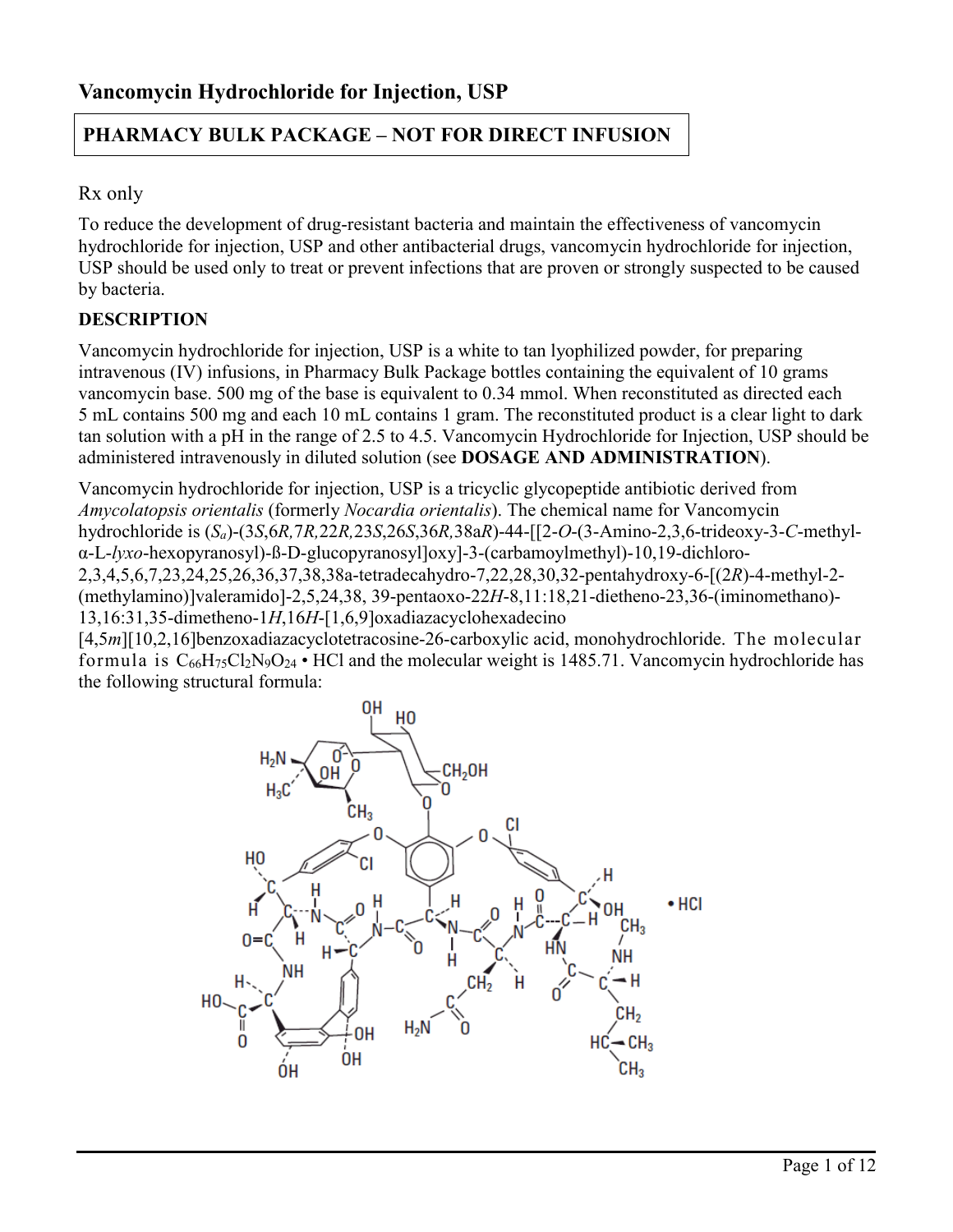A Pharmacy Bulk Package is a container of a sterile preparation for parenteral use that contains many single doses. The contents of this pharmacy bulk package are intended for use by a pharmacy admixture service for addition to suitable parenteral fluids in the preparation of admixtures for intravenous infusion (see **DOSAGE AND ADMINISTRATION, Directions for Proper Use of Pharmacy Bulk Package**). **FURTHER DILUTION IS REQUIRED. NOT FOR DIRECT INFUSION.**

# **CLINICAL PHARMACOLOGY**

Vancomycin is poorly absorbed after oral administration.

In subjects with normal kidney function, multiple intravenous dosing of 1 g of vancomycin (15 mg/kg) infused over 60 minutes produces mean plasma concentrations of approximately 63 mcg/mL immediately after the completion of infusion, mean plasma concentrations of approximately 23 mcg/mL 2 hours after infusion, and mean plasma concentrations of approximately 8 mcg/mL 11 hours after the end of the infusion. Multiple dosing of 500 mg infused over 30 minutes produces mean plasma concentrations of about 49 mcg/mL at the completion of infusion, mean plasma concentrations of about 19 mcg/mL 2 hours after infusion, and mean plasma concentrations of about 10 mcg/mL 6 hours after infusion. The plasma concentrations during multiple dosing are similar to those after a single dose.

The mean elimination half-life of vancomycin from plasma is 4 to 6 hours in subjects with normal renal function. In the first 24 hours, about 75% of an administered dose of vancomycin is excreted in urine by glomerular filtration. Mean plasma clearance is about 0.058 L/kg/h, and mean renal clearance is about 0.048 L/kg/h. Renal dysfunction slows excretion of vancomycin. In anephric patients, the average half-life of elimination is 7.5 days. The distribution coefficient is from 0.3 to 0.43 L/kg. There is no apparent metabolism of the drug. About 60% of an intraperitoneal dose of vancomycin administered during peritoneal dialysis is absorbed systemically in 6 hours. Serum concentrations of about 10 mcg/mL are achieved by intraperitoneal injection of 30 mg/kg of vancomycin. However, the safety and efficacy of the intraperitoneal use of vancomycin has not been established in adequate and well-controlled trials (see **PRECAUTIONS**).

Total systemic and renal clearance of vancomycin may be reduced in the elderly. Vancomycin is approximately 55% serum protein bound as measured by ultrafiltration at vancomycin serum concentrations of 10 to 100 mcg/mL. After IV administration of vancomycin, inhibitory concentrations are present in pleural, pericardial, ascitic, and synovial fluids; in urine; in peritoneal dialysis fluid; and in atrial appendage tissue. Vancomycin does not readily diffuse across normal meninges into the spinal fluid; but, when the meninges are inflamed, penetration into the spinal fluid occurs.

# **MICROBIOLOGY**

The bactericidal action of vancomycin results primarily from inhibition of cell-wall biosynthesis. In addition, vancomycin alters bacterial-cell-membrane permeability and RNA synthesis. There is no cross-resistance between vancomycin and other antibiotics. Vancomycin is not active *in vitro* against gram-negative bacilli, mycobacteria, or fungi.

# **Synergy**

The combination of vancomycin and an aminoglycoside acts synergistically *in vitro* against many strains of *Staphylococcus aureus, Streptococcus bovis*, enterococci, and the viridans group streptococci.

Vancomycin has been shown to be active against most strains of the following microorganisms, both *in vitro* and in clinical infections as described in the **INDICATIONS AND USAGE** section.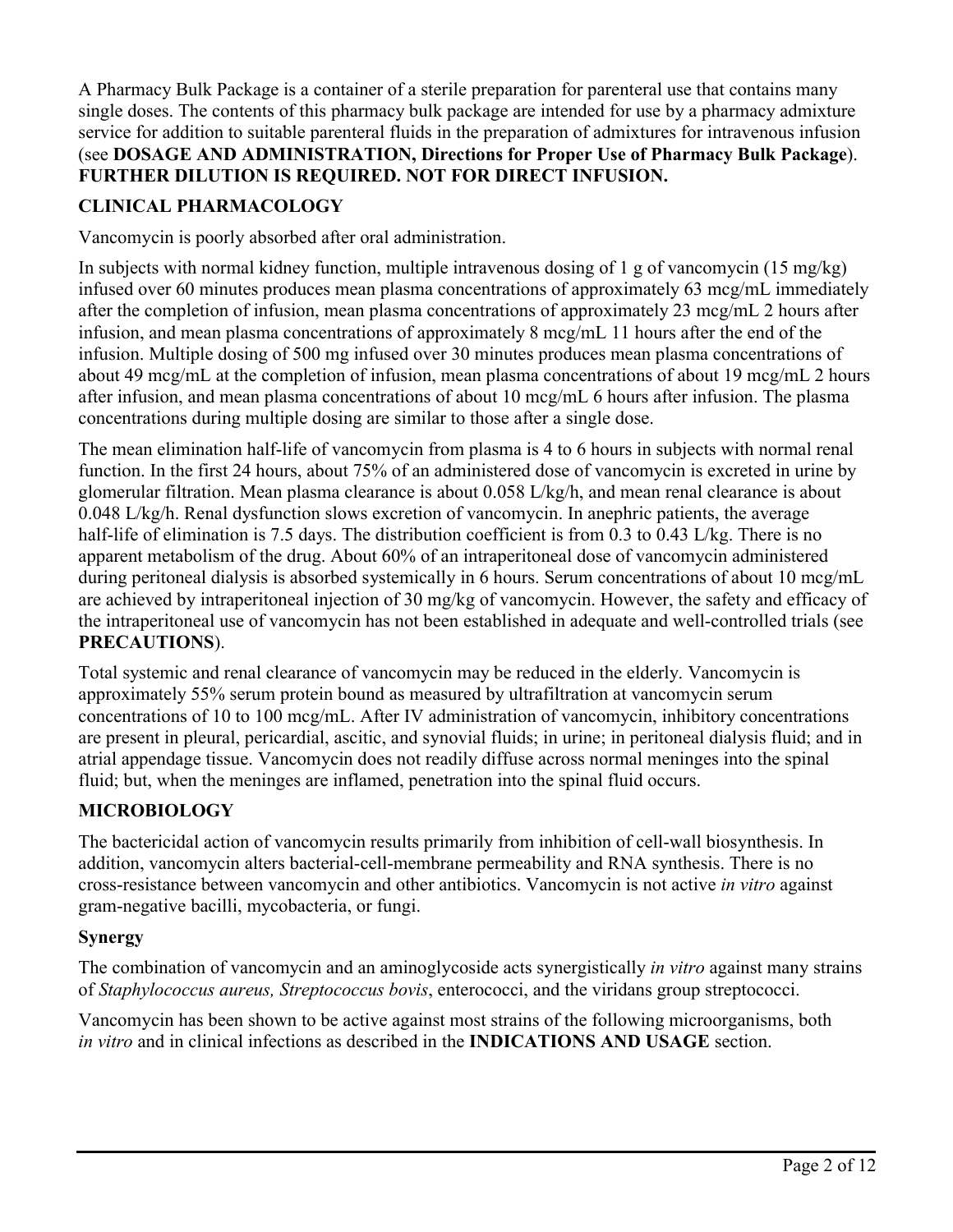## **Aerobic gram-positive microorganisms**

Diphtheroids Enterococci (e.g., *Enterococcus faecalis*) Staphylococci, including *Staphylococcus aureus* and *Staphylococcus epidermidis* (including heterogeneous methicillin-resistant strains) *Streptococcus bovis* Viridans group streptococci

The following *in vitro* data are available, **but their clinical significance is unknown.**

Vancomycin exhibits *in vitro* MIC's of 1 mcg/mL or less against most (≥ 90%) strains of streptococci listed below and MIC's of 4 mcg/mL or less against most ( $\geq 90\%$ ) strains of other listed microorganisms; however, the safety and effectiveness of vancomycin in treating clinical infections due to these microorganisms have not been established in adequate and well-controlled clinical trials.

## **Aerobic gram-positive microorganisms**

*Listeria monocytogenes Streptococcus pyogenes Streptococcus pneumoniae* (including penicillin-resistant strains) *Streptococcus agalactiae*

### **Anaerobic gram-positive microorganisms**

*Actinomyces* species *Lactobacillus* species

## **Susceptibility Testing**

For specific information regarding susceptibility test interpretive criteria and associated test methods and quality control standards recognized by FDA for this drug, please see: [https://www.fda.gov/STIC.](https://www.fda.gov/STIC)

# **INDICATIONS AND USAGE**

Vancomycin hydrochloride for injection, USP is indicated for the treatment of serious or severe infections caused by susceptible strains of methicillin-resistant (β-lactam-resistant) staphylococci. It is indicated for penicillin-allergic patients, for patients who cannot receive or who have failed to respond to other drugs, including the penicillins or cephalosporins, and for infections caused by vancomycin-susceptible organisms that are resistant to other antimicrobial drugs. Vancomycin hydrochloride for injection, USP is indicated for initial therapy when methicillin-resistant staphylococci are suspected, but after susceptibility data are available, therapy should be adjusted accordingly.

Vancomycin hydrochloride for injection, USP is effective in the treatment of staphylococcal endocarditis. Its effectiveness has been documented in other infections due to staphylococci, including septicemia, bone infections, lower respiratory tract infections, skin and skin structure infections. When staphylococcal infections are localized and purulent, antibiotics are used as adjuncts to appropriate surgical measures.

Vancomycin hydrochloride for injection, USP has been reported to be effective alone or in combination with an aminoglycoside for endocarditis caused by *S. viridans* or *S. bovis*. For endocarditis caused by enterococci (e.g., *E. faecalis*), vancomycin has been reported to be effective only in combination with an aminoglycoside.

Vancomycin hydrochloride for injection, USP has been reported to be effective for the treatment of diphtheroid endocarditis. Vancomycin hydrochloride for injection, USP has been used successfully in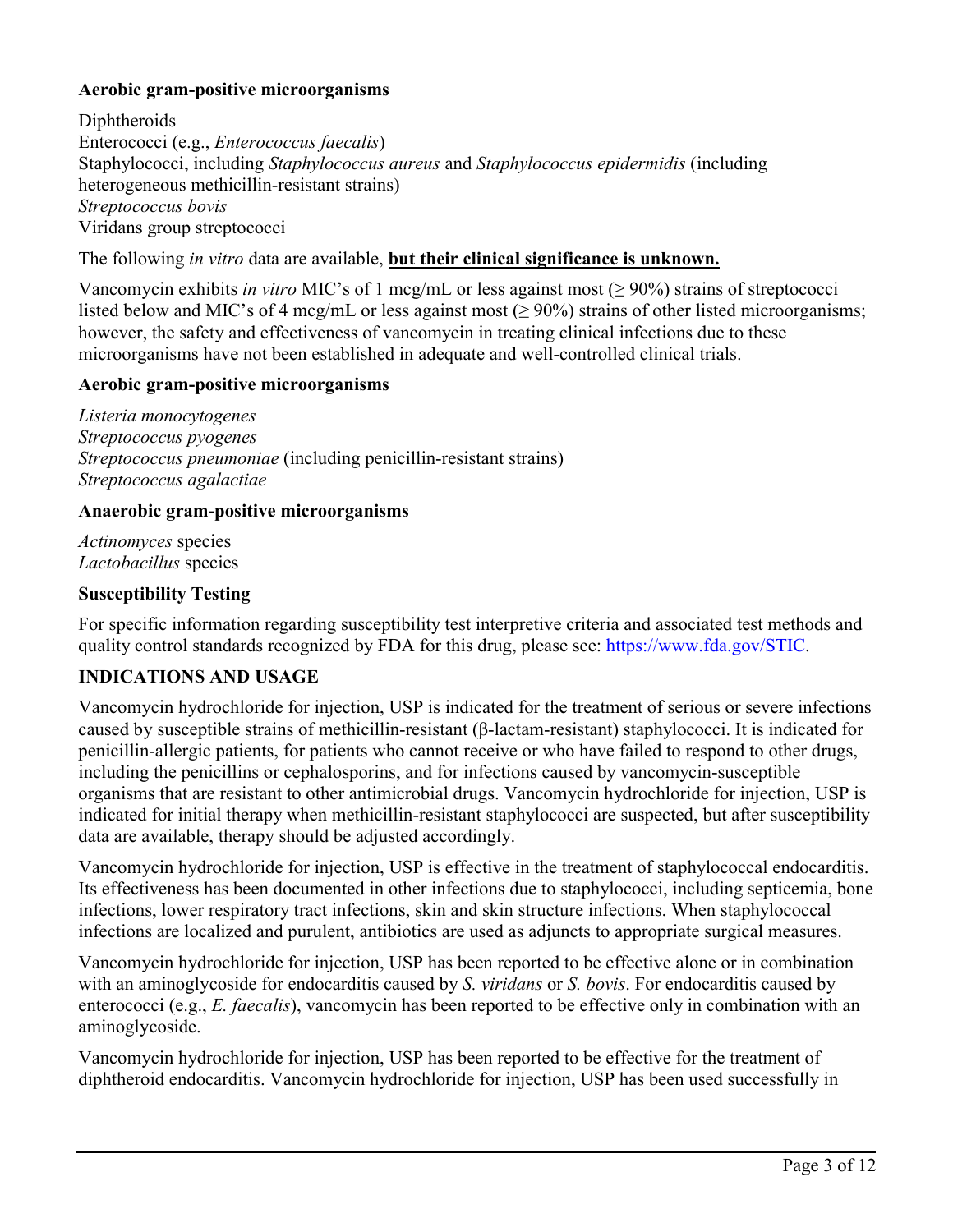combination with either rifampin, an aminoglycoside, or both in early-onset prosthetic valve endocarditis caused by *S. epidermidis* or diphtheroids.

Specimens for bacteriologic cultures should be obtained in order to isolate and identify causative organisms and to determine their susceptibilities to vancomycin.

To reduce the development of drug-resistant bacteria and maintain the effectiveness of vancomycin hydrochloride for injection, USP and other antibacterial drugs, vancomycin hydrochloride for injection, USP should be used only to treat or prevent infections that are proven or strongly suspected to be caused by susceptible bacteria. When culture and susceptibility information are available, they should be considered in selecting or modifying antibacterial therapy. In the absence of such data, local epidemiology and susceptibility patterns may contribute to the empiric selection of therapy.

The parenteral form of vancomycin hydrochloride may be administered orally for treatment of antibiotic-associated pseudomembranous colitis produced by *C. difficile* and for staphylococcal enterocolitis. Parenteral administration of vancomycin hydrochloride alone is of unproven benefit for these indications. Vancomycin is not effective by the oral route for other types of infections.

# **CONTRAINDICATIONS**

Vancomycin hydrochloride for injection is contraindicated in patients with known hypersensitivity to this antibiotic.

# **WARNINGS**

## **Infusion Reactions**

Rapid bolus administration (e.g., over several minutes) may be associated with exaggerated hypotension, including shock and rarely cardiac arrest.

Vancomycin hydrochloride for injection should be administered in a diluted solution over a period of not less than 60 minutes to avoid rapid-infusion-related reactions. Stopping the infusion usually results in prompt cessation of these reactions.

# **Nephrotoxicity**

Systemic vancomycin exposure may result in acute kidney injury (AKI). The risk of AKI increases as systemic exposure/serum levels increase. Monitor renal function in all patients, especially patients with underlying renal impairment, patients with co-morbidities that predispose to renal impairment, and patients receiving concomitant therapy with a drug known to be nephrotoxic.

# **Ototoxicity**

Ototoxicity has occurred in patients receiving vancomycin hydrochloride for injection. It may be transient or permanent. It has been reported mostly in patients who have been given excessive doses, who have an underlying hearing loss, or who are receiving concomitant therapy with another ototoxic agent, such as an aminoglycoside. Vancomycin should be used with caution in patients with renal insufficiency because the risk of toxicity is appreciably increased by high, prolonged blood concentrations.

Dosage of vancomycin hydrochloride for injection must be adjusted for patients with renal dysfunction (see **PRECAUTIONS** and **DOSAGE AND ADMINISTRATION**).

# **Severe Dermatologic Reactions**

Severe dermatologic reactions such as toxic epidermal necrolysis (TEN), Stevens-Johnson syndrome (SJS), drug reaction with eosinophilia and systemic symptoms (DRESS), acute generalized exanthematous pustulosis (AGEP), and linear IgA bullous dermatosis (LABD) have been reported in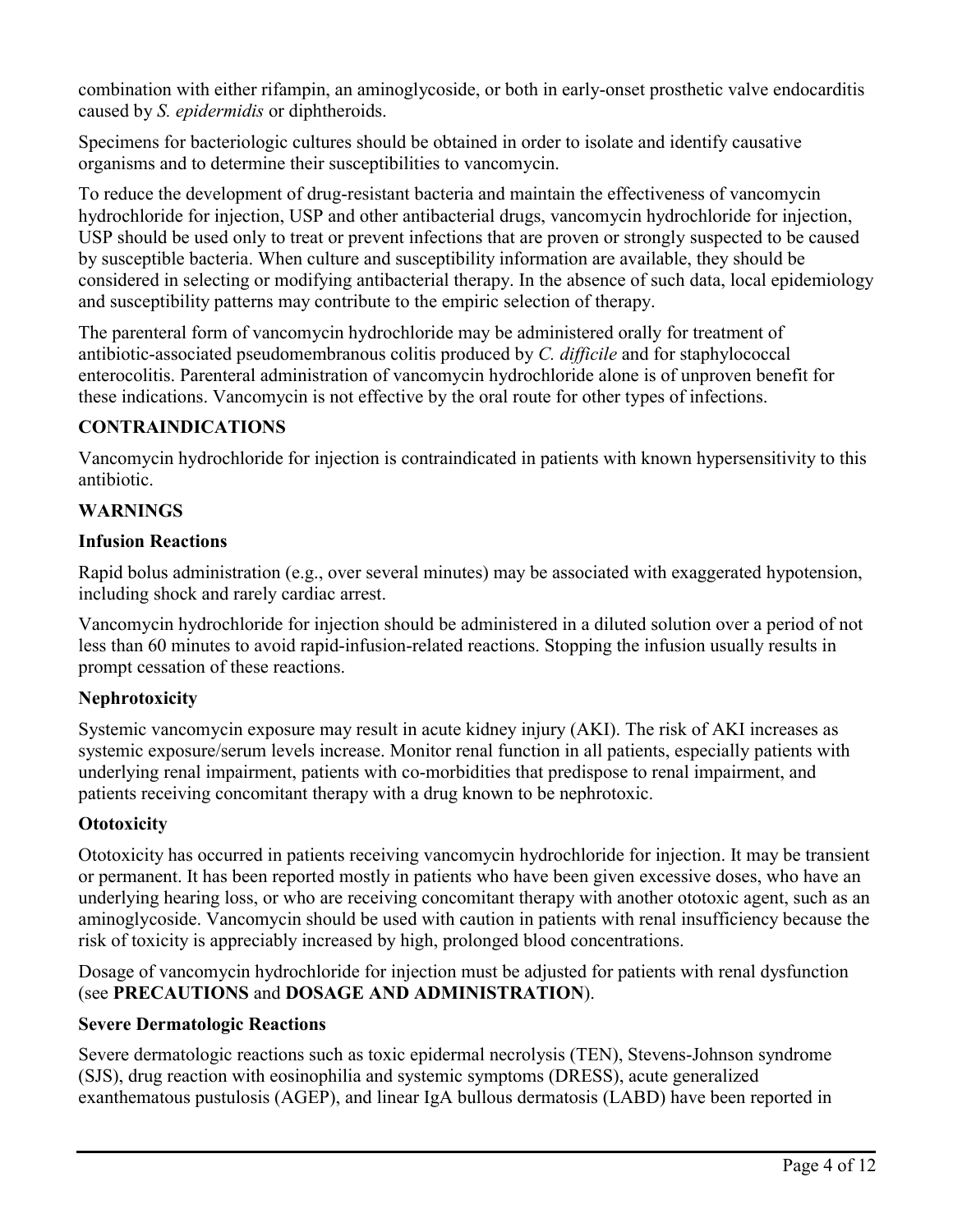association with the use of vancomycin. Cutaneous signs or symptoms reported include skin rashes, mucosal lesions, and blisters.

Discontinue vancomycin hydrochloride for injection at the first appearance of signs and symptoms of TEN, SJS, DRESS, AGEP, or LABD.

# *Clostridioides difficile* **Associated Diarrhea (CDAD)**

*Clostridioides difficile* associated diarrhea (CDAD) has been reported with use of nearly all antibacterial agents, including vancomycin hydrochloride for injection, and may range in severity from mild diarrhea to fatal colitis. Treatment with antibacterial agents alters the normal flora of the colon leading to overgrowth of *C. difficile*.

*C. difficile* produces toxins A and B which contribute to the development of CDAD. Hypertoxin producing strains of *C. difficile* cause increased morbidity and mortality, as these infections can be refractory to antimicrobial therapy and may require colectomy. CDAD must be considered in all patients who present with diarrhea following antibiotic use. Careful medical history is necessary since CDAD has been reported to occur over two months after the administration of antibacterial agents.

If CDAD is suspected or confirmed, ongoing antibiotic use not directed against *C. difficile* may need to be discontinued. Appropriate fluid and electrolyte management, protein supplementation, antibiotic treatment of *C. difficile*, and surgical evaluation should be instituted as clinically indicated.

# **Hemorrhagic Occlusive Retinal Vasculitis (HORV)**

Hemorrhagic occlusive retinal vasculitis, including permanent loss of vision, occurred in patients receiving intracameral or intravitreal administration of vancomycin during or after cataract surgery. The safety and efficacy of vancomycin administered by the intracameral or the intravitreal route have not been established by adequate and well-controlled trials. Vancomycin is not indicated for the prophylaxis of endophthalmitis.

# **PRECAUTIONS**

Clinically significant serum concentrations have been reported in some patients being treated for active *C. difficile*-induced pseudomembranous colitis after multiple oral doses of vancomycin.

Prolonged use of vancomycin hydrochloride for injection may result in the overgrowth of nonsusceptible microorganisms. Careful observation of the patient is essential. If superinfection occurs during therapy, appropriate measures should be taken. In rare instances, there have been reports of pseudomembranous colitis due to *C. difficile* developing in patients who received intravenous vancomycin hydrochloride for injection.

Serial tests of auditory function may be helpful in order to minimize the risk of ototoxicity.

Reversible neutropenia has been reported in patients receiving vancomycin hydrochloride for injection (see **ADVERSE REACTIONS**). Patients who will undergo prolonged therapy with vancomycin hydrochloride for injection or those who are receiving concomitant drugs which may cause neutropenia should have periodic monitoring of the leukocyte count.

Vancomycin hydrochloride for injection is irritating to tissue and must be given by a secure IV route of administration. Pain, tenderness, and necrosis occur with intramuscular (IM) injection of vancomycin hydrochloride for injection or with inadvertent extravasation. Thrombophlebitis may occur, the frequency and severity of which can be minimized by administering the drug slowly as a dilute solution (2.5 to 5 g/L) and by rotation of venous access sites.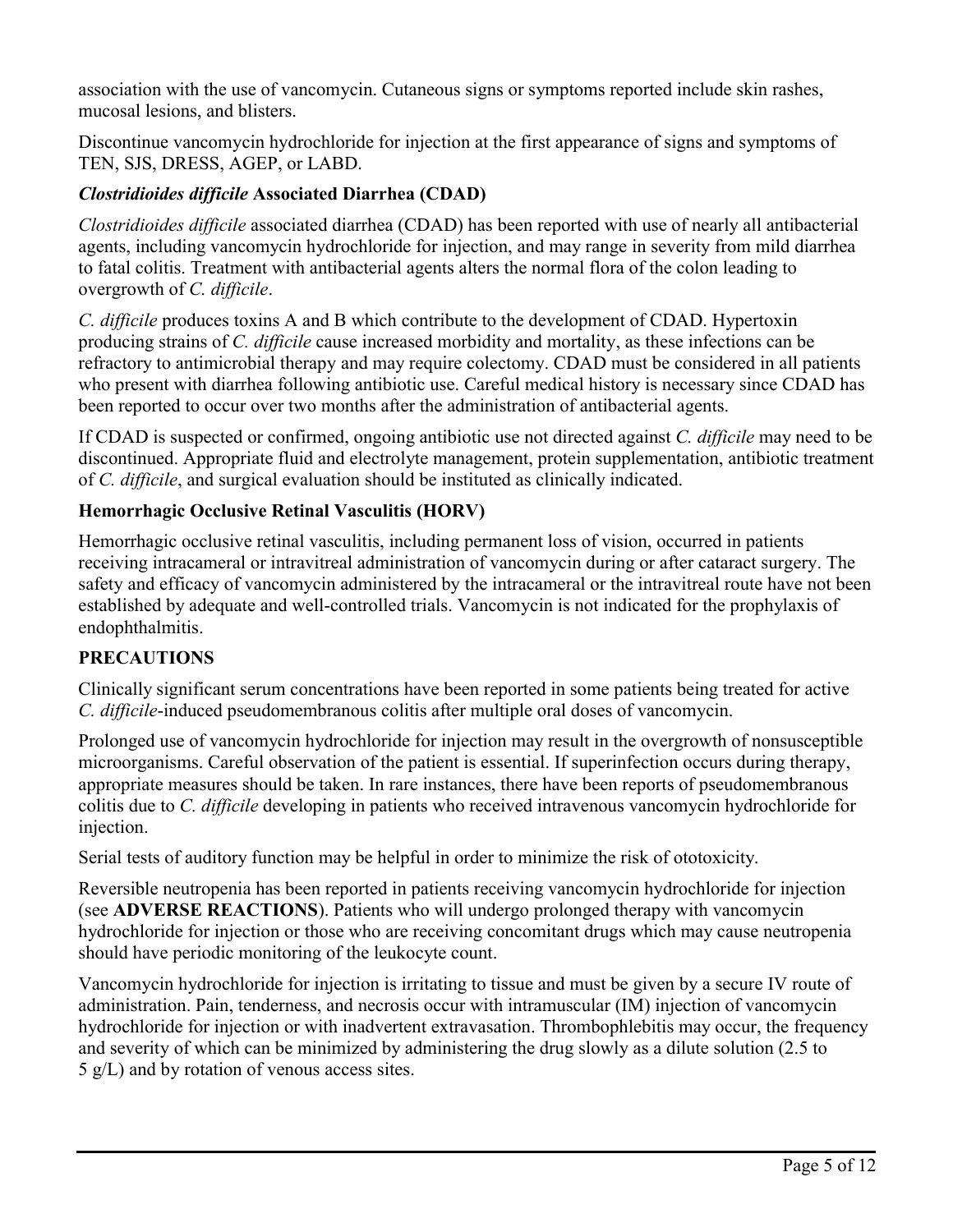There have been reports that the frequency of infusion-related events (including hypotension, flushing, erythema, urticaria, and pruritus) increases with the concomitant administration of anesthetic agents. Infusion-related events may be minimized by the administration of vancomycin as a 60-minute infusion prior to anesthetic induction. The safety and efficacy of vancomycin administered by the intrathecal (intralumbar or intraventricular) route or by the intraperitoneal route have not been established by adequate and well-controlled trials.

Reports have revealed that administration of sterile vancomycin by the intraperitoneal route during continuous ambulatory peritoneal dialysis (CAPD) has resulted in a syndrome of chemical peritonitis. To date, this syndrome has ranged from cloudy dialysate alone to a cloudy dialysate accompanied by variable degrees of abdominal pain and fever. This syndrome appears to be short-lived after discontinuation of intraperitoneal vancomycin.

Prescribing vancomycin hydrochloride for injection in the absence of a proven or strongly suspected bacterial infection or a prophylactic indication is unlikely to provide benefit to the patient and increases the risk of the development of drug-resistant bacteria.

# **Drug Interactions**

Concomitant administration of vancomycin and anesthetic agents has been associated with erythema and histamine-like flushing (see **Pediatric Use** - **PRECAUTIONS**) and anaphylactoid reactions (see **ADVERSE REACTIONS**).

Monitor renal function in patients receiving vancomycin and concurrent and/or sequential systemic or topical use of other potentially neurotoxic and/or nephrotoxic drugs, such as amphotericin B, aminoglycosides, bacitracin, polymixin B, colistin, viomycin, or cisplatin.

# **Carcinogenesis, Mutagenesis, Impairment of Fertility**

Although no long-term studies in animals have been performed to evaluate carcinogenic potential, no mutagenic potential of vancomycin hydrochloride for injection was found in standard laboratory tests. No definitive fertility studies have been performed.

# **Pregnancy**

# *Teratogenic Effects*

Animal reproduction studies have not been conducted with vancomycin. It is not known whether vancomycin can affect reproduction capacity. In a controlled clinical study, the potential ototoxic and nephrotoxic effects of vancomycin on infants were evaluated when the drug was administered to pregnant women for serious staphylococcal infections complicating intravenous drug abuse. Vancomycin was found in cord blood. No sensorineural hearing loss or nephrotoxicity attributable to vancomycin was noted. One infant whose mother received vancomycin in the third trimester experienced conductive hearing loss that was not attributed to the administration of vancomycin. Because the number of patients treated in this study was limited and vancomycin was administered only in the second and third trimesters, it is not known whether vancomycin causes fetal harm. Vancomycin should be given to a pregnant woman only if clearly needed.

# **Nursing Mothers**

Vancomycin hydrochloride for injection is excreted in human milk. Caution should be exercised when vancomycin hydrochloride for injection is administered to a nursing woman. Because of the potential for adverse events, a decision should be made whether to discontinue nursing or to discontinue the drug, taking into account the importance of the drug to the mother.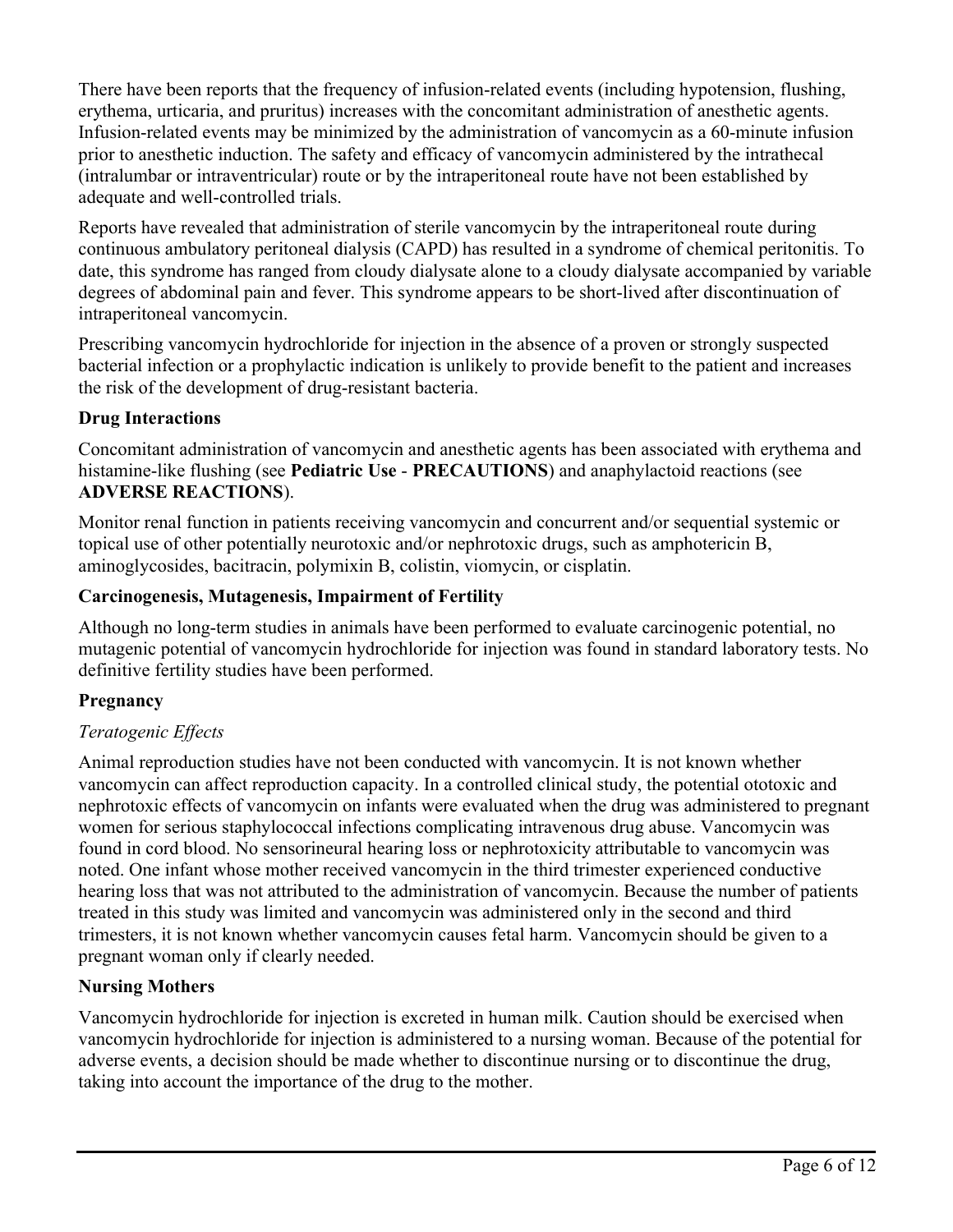# **Pediatric Use**

In pediatric patients, it may be appropriate to confirm desired vancomycin serum concentrations. Concomitant administration of vancomycin and anesthetic agents has been associated with erythema and histamine-like flushing in pediatric patients (see **PRECAUTIONS**).

# **Geriatric Use**

The natural decrement of glomerular filtration with increasing age may lead to elevated vancomycin serum concentrations if dosage is not adjusted. Vancomycin dosage schedules should be adjusted in elderly patients (see **DOSAGE AND ADMINISTRATION**).

#### **Information for Patients**

#### *Severe Dermatologic Reactions*

Advise patients about the signs and symptoms of serious skin manifestations. Instruct patients to stop vancomycin hydrochloride for injection immediately and promptly seek medical attention at the first signs or symptoms of skin rash, mucosal lesions, and blisters (see **WARNINGS**).

Patients should be counseled that antibacterial drugs including vancomycin hydrochloride for injection, should only be used to treat bacterial infections. They do not treat viral infections (e.g., the common cold). When vancomycin hydrochloride for injection is prescribed to treat a bacterial infection, patients should be told that although it is common to feel better early in the course of therapy, the medication should be taken exactly as directed. Skipping doses or not completing the full course of therapy may (1) decrease the effectiveness of the immediate treatment and (2) increase the likelihood that bacteria will develop resistance and will not be treatable by vancomycin hydrochloride for injection or other antibacterial drugs in the future.

Diarrhea is a common problem caused by antibiotics which usually ends when the antibiotic is discontinued. Sometimes after starting treatment with antibiotics, patients can develop watery and bloody stools (with or without stomach cramps and fever) even as late as two or more months after having taken the last dose of the antibiotic. If this occurs, patients should contact their physician as soon as possible.

## **ADVERSE REACTIONS**

### **Infusion-Related Events**

During or soon after rapid infusion of vancomycin hydrochloride for injection, patients may develop anaphylactoid reactions, including hypotension (see **ANIMAL PHARMACOLOGY**), wheezing, dyspnea, urticaria, or pruritus. Rapid infusion may also cause flushing of the upper body ("red neck") or pain and muscle spasm of the chest and back. These reactions usually resolve within 20 minutes but may persist for several hours. Such events are infrequent if vancomycin hydrochloride for injection is given by a slow infusion over 60 minutes. In studies of normal volunteers, infusion-related events did not occur when vancomycin hydrochloride for injection was administered at a rate of 10 mg/min or less.

# **Nephrotoxicity**

Systemic vancomycin exposure may result in acute kidney injury (AKI). The risk of AKI increases as systemic exposure/serum levels increase. Additional risk factors for AKI in patients receiving vancomycin include receipt of concomitant drugs known to be nephrotoxic, in patients with pre-existing renal impairment, or with co-morbidities that predispose to renal impairment. Interstitial nephritis has also been reported in patients receiving vancomycin.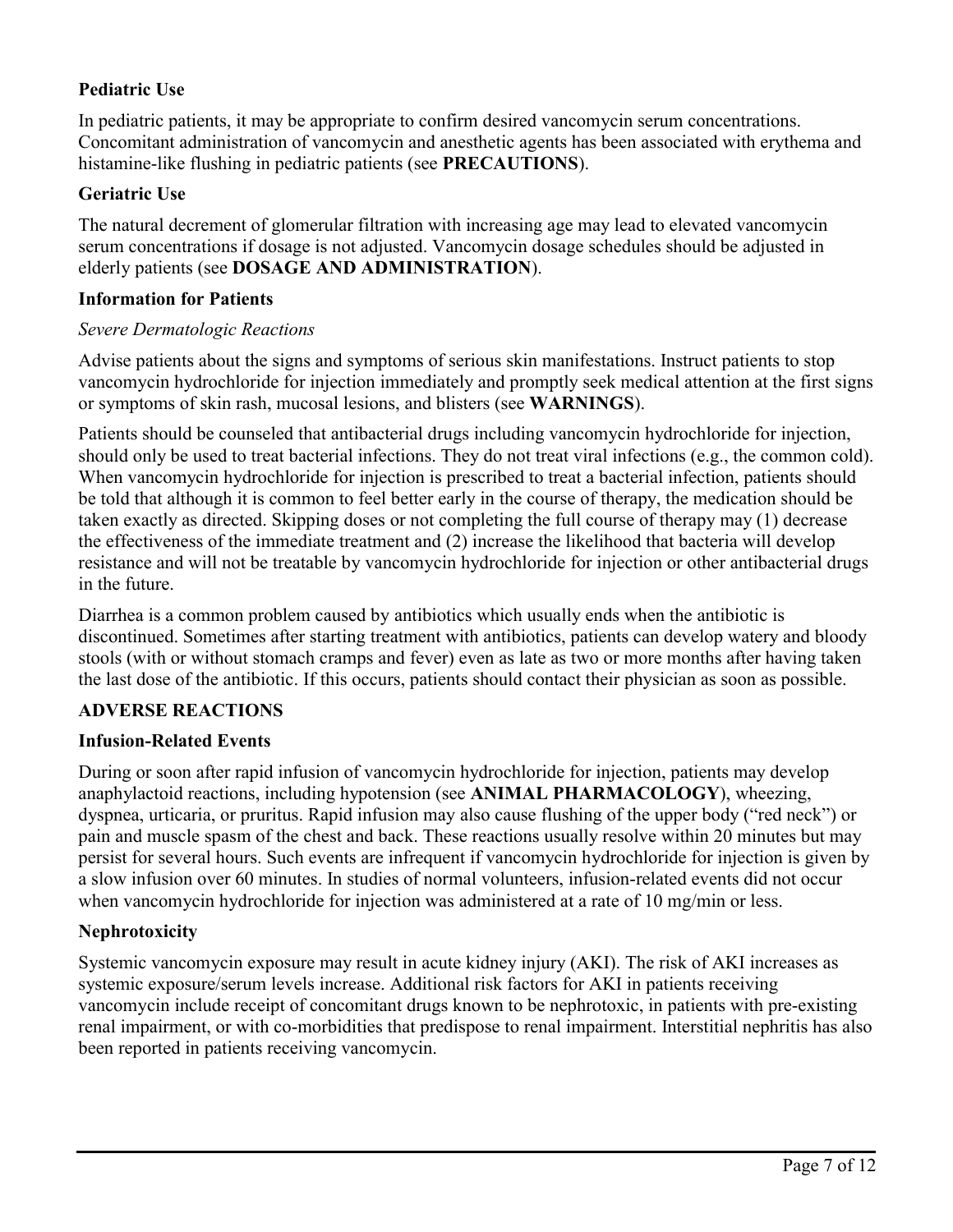## **Gastrointestinal**

Onset of pseudomembranous colitis symptoms may occur during or after antibiotic treatment (see **WARNINGS**).

#### **Ototoxicity**

A few dozen cases of hearing loss associated with vancomycin have been reported. Most of these patients had kidney dysfunction or a preexisting hearing loss or were receiving concomitant treatment with an ototoxic drug. Vertigo, dizziness, and tinnitus have been reported rarely.

#### **Hematopoietic**

Reversible neutropenia, usually starting 1 week or more after onset of therapy with vancomycin or after a total dosage of more than 25 g, has been reported for several dozen patients. Neutropenia appears to be promptly reversible when vancomycin is discontinued. Thrombocytopenia has rarely been reported. Although a causal relationship has not been established, reversible agranulocytosis (granulocytes  $\leq 500$ /mm<sup>3</sup>) has been reported rarely.

#### **Phlebitis**

Inflammation at the injection site has been reported.

#### **Miscellaneous**

Patients have been reported to have had anaphylaxis, drug fever, nausea, chills, eosinophilia, rashes including exfoliative dermatitis, Stevens-Johnson syndrome (see **WARNINGS**, Severe Dermatologic Reactions), and vasculitis in association with the administration of vancomycin.

Chemical peritonitis has been reported following intraperitoneal administration (see **PRECAUTIONS**).

#### **Post Marketing Reports**

The following adverse reactions have been identified during post-approval use of vancomycin. Because these reactions are reported voluntarily from a population of uncertain size, it is not possible to reliably estimate their frequency or establish a causal relationship to drug exposure.

#### *Skin and Subcutaneous Tissue Disorders*

Severe dermatologic reactions such as toxic epidermal necrolysis (TEN), drug reaction with eosinophilia and systemic symptoms (DRESS), acute generalized exanthematous pustulosis (AGEP), and linear IgA bullous dermatosis (LABD) (see **WARNINGS**, Severe Dermatologic Reactions).

To report SUSPECTED ADVERSE EVENTS, contact FDA at 1-800-FDA-1088 or [www.fda.gov/medwatch](http://www.fda.gov/medwatch).

### **OVERDOSAGE**

Supportive care is advised, with maintenance of glomerular filtration. Vancomycin is poorly removed by dialysis. Hemofiltration and hemoperfusion with polysulfone resin have been reported to result in increased vancomycin clearance. The median lethal intravenous dose is 319 mg/kg in rats and 400 mg/kg in mice.

To obtain up-to-date information about the treatment of overdose, a good resource is your certified Regional Poison Control Center. Telephone numbers of certified poison control centers are listed in the Physicians' Desk Reference (PDR). In managing overdosage, consider the possibility of multiple drug overdoses, interaction among drugs, and unusual drug kinetics in your patient.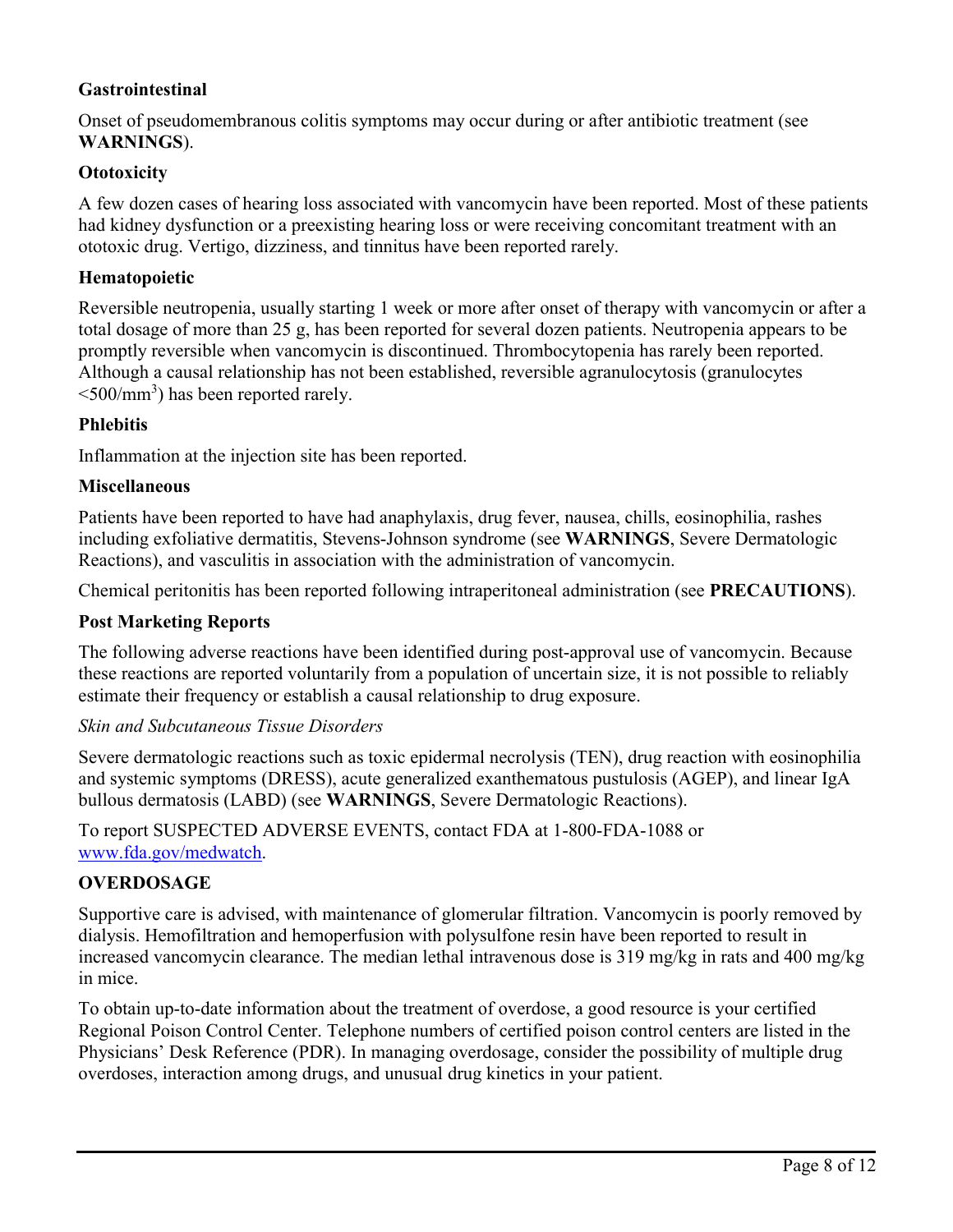## **DOSAGE AND ADMINISTRATION**

## **The intent of the pharmacy bulk package for this product is for preparation of solutions for IV infusion only.**

Infusion-related events are related to both the concentration and the rate of administration of vancomycin. Concentrations of no more than 5 mg/mL and rates of no more than 10 mg/min, are recommended in adults (see also age-specific recommendations). In selected patients in need of fluid restriction, a concentration up to 10 mg/mL may be used; use of such higher concentrations may increase the risk of infusion-related events. An infusion rate of 10 mg/min or less is associated with fewer infusion-related events (see **ADVERSE REACTIONS**). Infusion-related events may occur, however, at any rate or concentration.

#### **Patients with Normal Renal Function**

#### *Adults*

The usual daily intravenous dose is 2 g divided either as 500 mg every 6 hours or 1 g every 12 hours. Each dose should be administered at no more than 10 mg/min or over a period of at least 60 minutes, whichever is longer. Other patient factors, such as age or obesity, may call for modification of the usual intravenous daily dose.

#### *Pediatric Patients*

The usual intravenous dosage of vancomycin is 10 mg/kg per dose given every 6 hours. Each dose should be administered over a period of at least 60 minutes. Close monitoring of serum concentrations of vancomycin may be warranted in these patients.

#### *Neonates*

In pediatric patients up to the age of 1 month, the total daily intravenous dosage may be lower. In neonates, an initial dose of 15 mg/kg is suggested, followed by 10 mg/kg every 12 hours for neonates in the 1st week of life and every 8 hours thereafter up to the age of 1 month. Each dose should be administered over 60 minutes. In premature infants, vancomycin clearance decreases as postconceptional age decreases. Therefore, longer dosing intervals may be necessary in premature infants. Close monitoring of serum concentrations of vancomycin is recommended in these patients.

### **Patients with Impaired Renal Function and Elderly Patients**

Dosage adjustment must be made in patients with impaired renal function. In premature infants and the elderly, greater dosage reductions than expected may be necessary because of decreased renal function. Measurement of vancomycin serum concentrations can be helpful in optimizing therapy, especially in seriously ill patients with changing renal function. Vancomycin serum concentrations can be determined by use of microbiologic assay, radioimmunoassay, fluorescence polarization immunoassay, fluorescence immunoassay, or high-pressure liquid chromatography. If creatinine clearance can be measured or estimated accurately, the dosage for most patients with renal impairment can be calculated using the following table. The dosage of vancomycin hydrochloride for injection per day in mg is about 15 times the glomerular filtration rate in mL/min (see following table).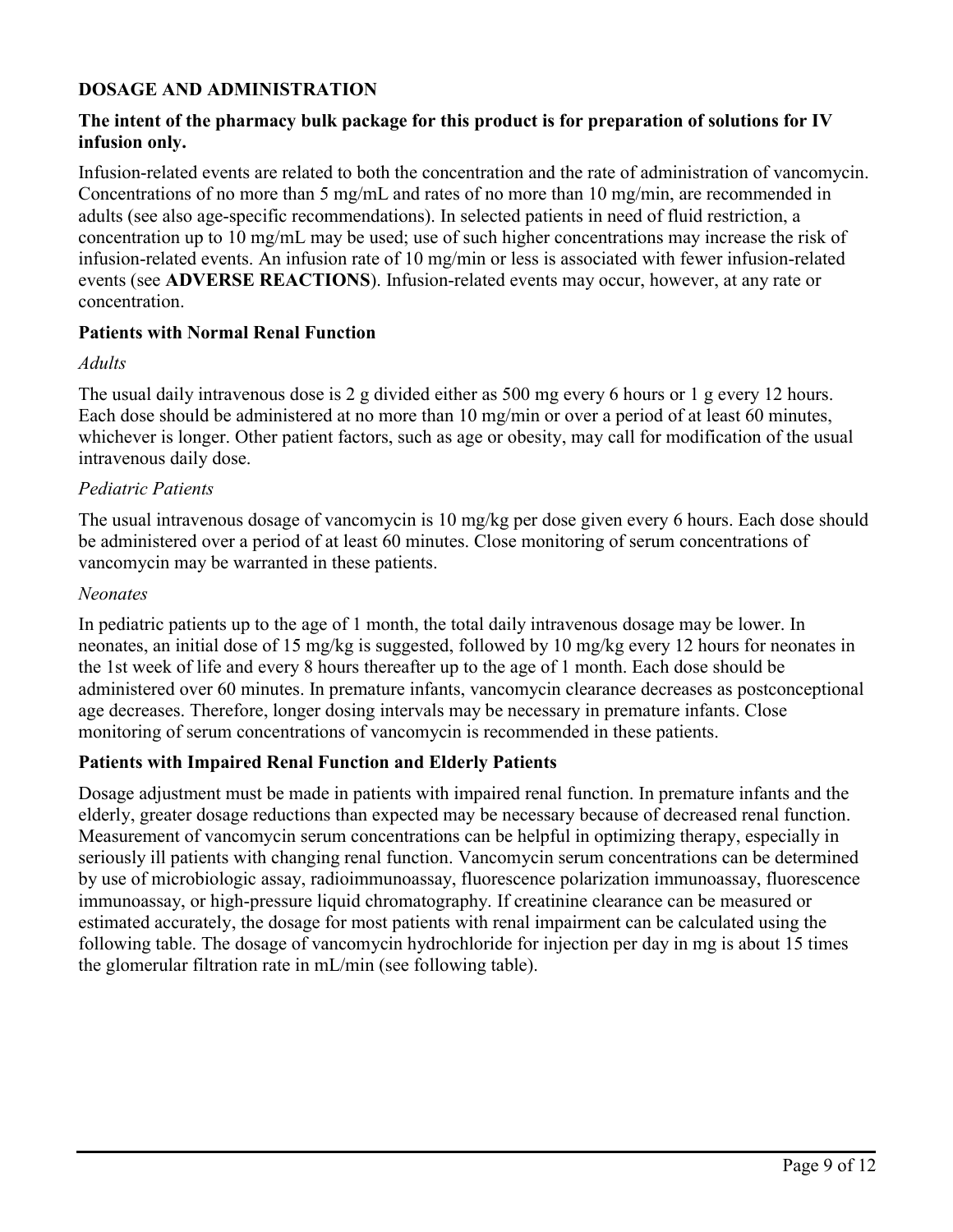| (Adapted from Moellering et al. <sup>1</sup> ) |                        |
|------------------------------------------------|------------------------|
| <b>Creatinine Clearance</b>                    | <b>Vancomycin Dose</b> |
| mL/min                                         | mg/24 h                |
| 100                                            | 1,545                  |
| 90                                             | 1,390                  |
| 80                                             | 1,235                  |
| 70                                             | 1,080                  |
| 60                                             | 925                    |
| 50                                             | 770                    |
| 40                                             | 620                    |
| 30                                             | 465                    |
| 20                                             | 310                    |
|                                                | 155                    |

# **DOSAGE TABLE FOR VANCOMYCIN IN PATIENTS WITH IMPAIRED RENAL FUNCTION**

The initial dose should be no less than 15 mg/kg, even in patients with mild to moderate renal insufficiency. The table is not valid for functionally anephric patients. For such patients, an initial dose of 15 mg/kg of body weight should be given to achieve prompt therapeutic serum concentrations. The dose required to maintain stable concentrations is 1.9 mg/kg/24 h. In patients with marked renal impairment, it may be more convenient to give maintenance doses of 250 to 1,000 mg once every several days rather than administering the drug on a daily basis. In anuria, a dose of 1,000 mg every 7 to 10 days has been recommended. When only serum creatinine is known, the following formula (based on sex, weight and age of the patient) may be used to calculate creatinine clearance. Calculated creatinine clearances (mL/min) are only estimates. The creatinine clearance should be measured promptly.

Men: [Weight (kg) x (140 - age in years)]  $72$  x serum creatinine concentration  $(mg/dL)$ 

Women: 0.85 x above value

The serum creatinine must represent a steady state of renal function. Otherwise, the estimated value for creatinine clearance is not valid. Such a calculated clearance is an overestimate of actual clearance in patients with conditions:

- (1) characterized by decreasing renal function, such as shock, severe heart failure, or oliguria;
- (2) in which a normal relationship between muscle mass and total body weight is not present, such as in obese patients or those with liver disease, edema, or ascites; and
- (3) accompanied by debilitation, malnutrition, or inactivity.

The safety and efficacy of vancomycin administration by the intrathecal (intralumbar or intraventricular) routes have not been established.

Intermittent infusion is the recommended method of administration.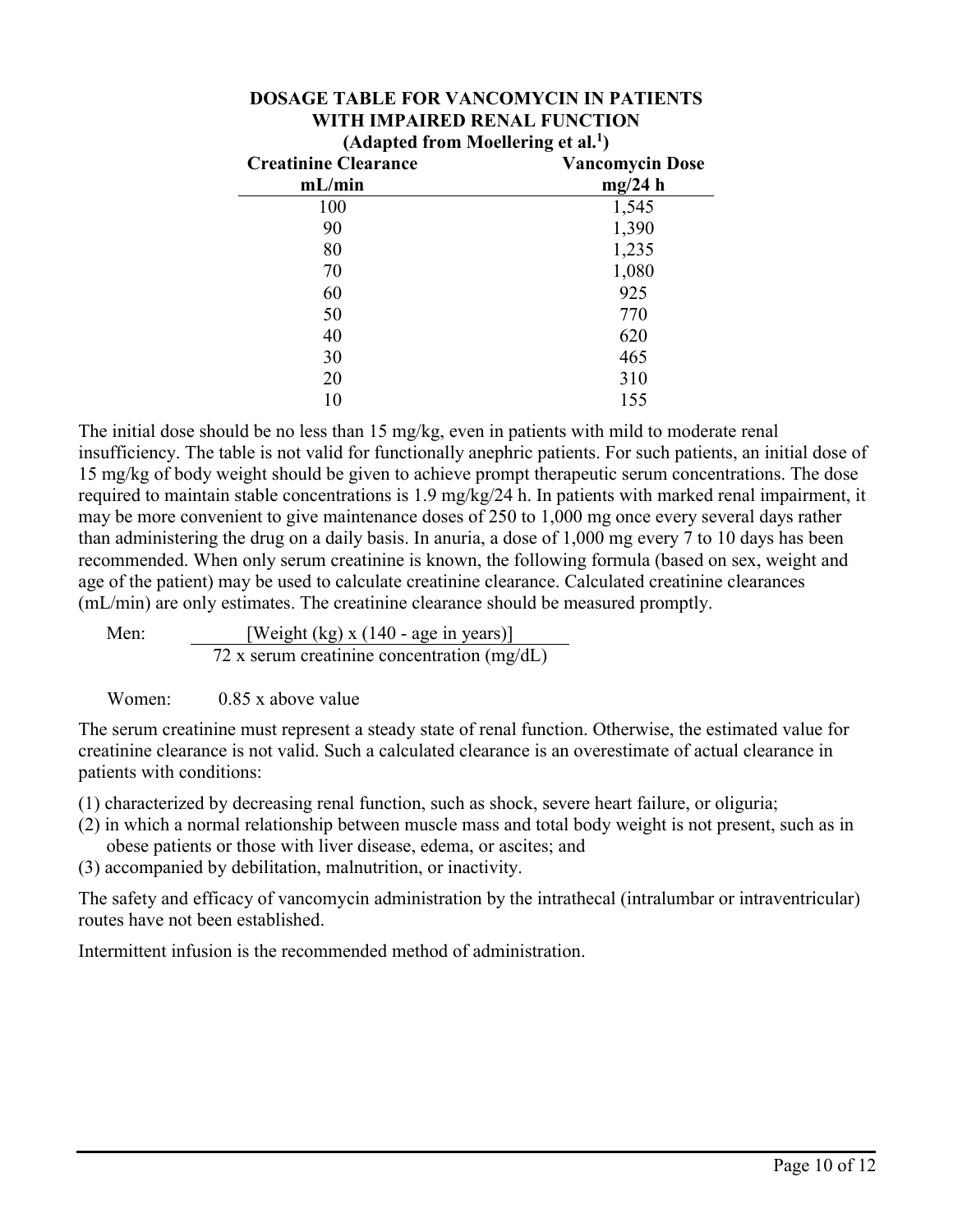# **Compatibility with Other Drugs and IV Fluids**

The following diluents are physically and chemically compatible (with 4 g/L vancomycin hydrochloride):

5% Dextrose Injection, USP 5% Dextrose Injection and 0.9% Sodium Chloride Injection, USP Lactated Ringer's Injection, USP 5% Dextrose and Lactated Ringer's Injection Normosol®-M and 5% Dextrose 0.9% Sodium Chloride Injection, USP Isolyte ® E

Good professional practice suggests that compounded admixtures should be administered as soon after preparation as is feasible.

Vancomycin solution has a low pH and may cause physical instability of other compounds.

Mixtures of solutions of vancomycin and beta-lactam antibiotics have been shown to be physically incompatible. The likelihood of precipitation increases with higher concentrations of vancomycin. It is recommended to adequately flush the intravenous lines between the administration of these antibiotics. It is also recommended to dilute solutions of vancomycin to 5 mg/mL or less.

Although intravitreal injection is not an approved route of administration for vancomycin, precipitation has been reported after intravitreal injection of vancomycin and ceftazidime for endophthalmitis using different syringes and needles. The precipitates dissolved gradually, with complete clearing of the vitreous cavity over two months and with improvement of visual acuity.

### **PREPARATION AND STABILITY**

#### **For Administration by Intravenous Drip**

Refer to Directions for Proper Use of a Pharmacy Bulk Package Bottle.

### **CAUTION: NOT TO BE DISPENSED AS A UNIT.**

### **Directions for Proper Use of Pharmacy Bulk Package**

#### **10 g Pharmacy Bulk Package Bottle**

- The container closure may be penetrated only one time after reconstitution, utilizing a suitable sterile dispensing set which allows measured distribution of the contents.
- Use of this product is restricted to a suitable work area, such as a laminar flow hood.
- Once this container closure has been punctured, withdrawal of the contents should be completed without delay. If prompt fluid transfer cannot be accomplished, discard the contents no later than 4 HOURS after initial closure puncture. This time limit should begin with the introduction of solvent for diluent into the Pharmacy Bulk Package.

Parenteral drug products should be visually inspected for particulate matter and discoloration prior to administration, whenever solution and container permit.

Do not add supplementary medication to Vancomycin for Injection, USP.